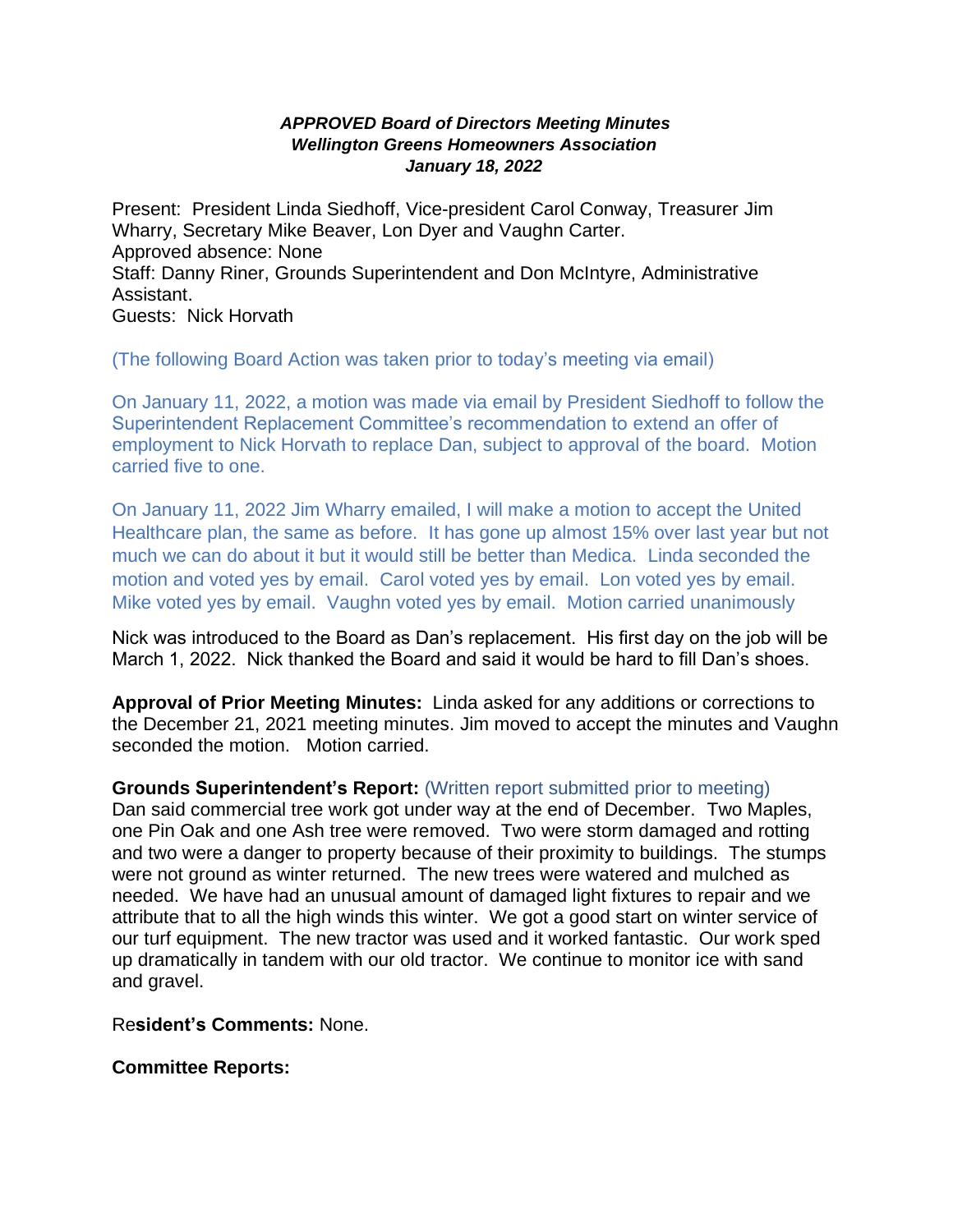## **Treasurer's Report:** (Sent in advance of meeting by Jim Wharry).

I have reviewed the financial statements as of December 31, copies attached. From operations, we have net loss of \$5,225.84, about \$1,900 for than the budgeted amount of (\$3.395). Most of the loss is from the legal fees of \$1,600 which was \$1,300 over the budget, and the water bill at \$17,748 is about \$3,200 more than budgeted. On the plus side we received a check for \$625 for advertising from Bridge to Better Living group.

The lockbox fee for December was \$212.

The balance sheet is in good shape, with \$138,571 in current assets and \$68954 in current liabilities, the current ratio is still at a 2:1 ratio.

The cash is at \$121,808 in the checking account and \$8,310 in the reserve account, for a total of \$130,118. The A/R went up \$124 to \$12,849 and the Prepaid Dues are at \$20,885, netting out to \$\$8,036 prepaid. Nothing was added to our Property and Equipment.

The bank loan is down to \$86,797, of which \$19,099 is current (payable within the next twelve months) and \$67,698 long term (amount payable beyond the next twelve months).

If there any questions, let me know. If not, I would ask that the financial statements be approved as presented.

Additionally, we had a finance committee meeting last week to review the reserve account and to set priorities on what we should be looking as far as a reserve study. I am attaching the notes from that meeting.

There is a reserve fund established and currently being funded at the rate of \$10/unit per month. There are four main areas with which we should be concerned, Landscape, Concrete, Buildings, and Equipment There is as of Oct 1, 2021 approximately \$293,400 worth of concrete work to do. For the next five years, we will try to do \$25K concrete work per year There have been proposals to improve the club house Addition of other items, e.g. tennis/pickle ball court, work out in clubhouse. Equipment Purchases will have to be scheduled or provided for in the annual budgets. We have budgeted for the replacement of one pickup this year at \$40K Danny mentioned the pickups used to be scheduled for replacement every 10 years. Repair and update of water backflow system. - Cost Unknown Carol moved that the finance report be approved. Vaughn seconded the motion. Motion carried.

**Golf Committee Report:** (Submitted in advance) For golf, I have the 2022 stickers and the letters which will be sent out to residents and non-resident members. I will bring those to Dan so he can pass them on to Barb. She will mail out sometime in March.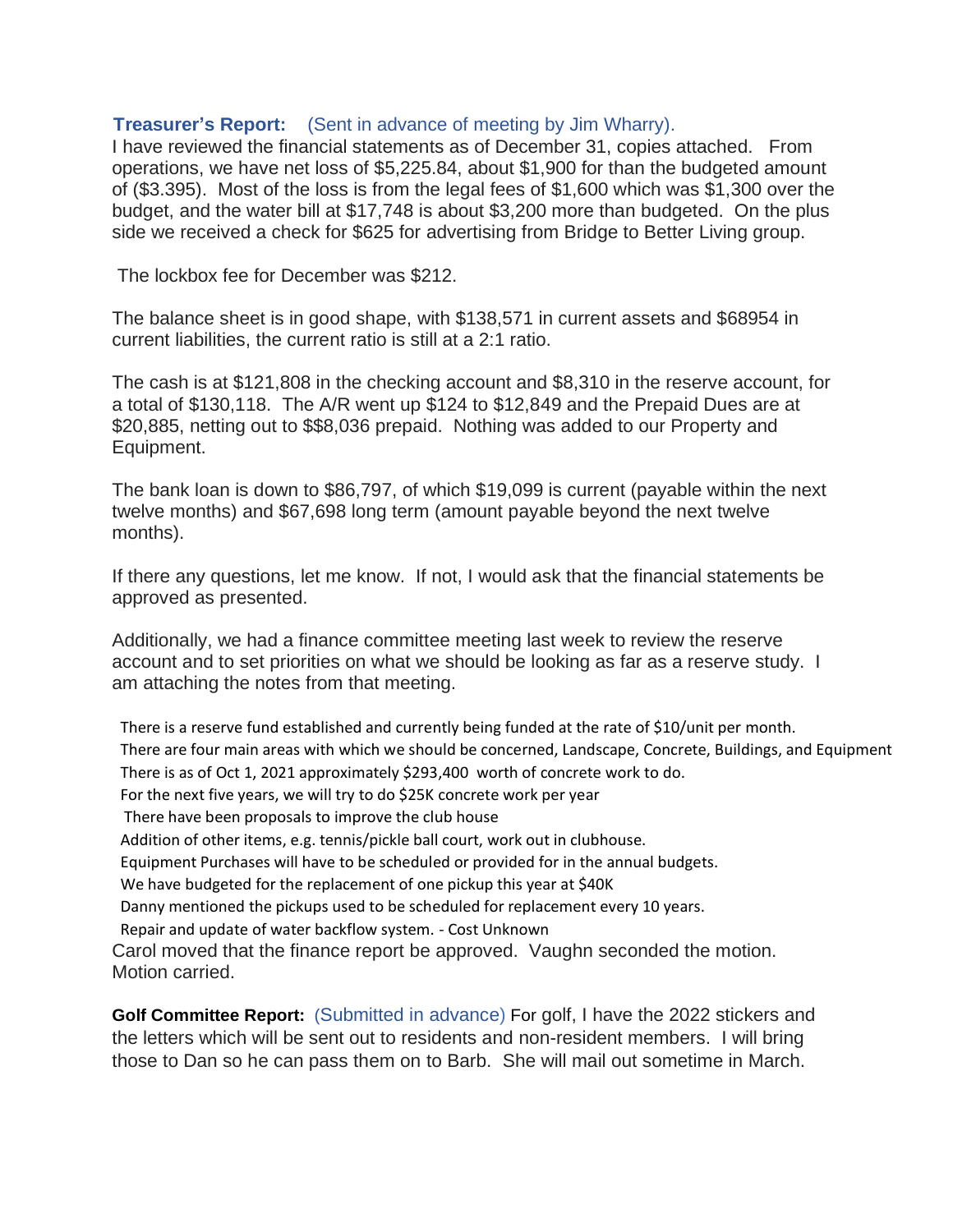I have had a couple of phone calls about memberships in the last week but no one has bought a membership yet.

**Administrative Assistant Report:** (*Don reported the following deed changes in advance):* The only deed change at the Assessor's website is on 1-14-22 7200 OPR #9 Gary and Donna Ernst to Kristi Puls

**Architecture Committee Report**: (Submitted in advance) I met with Tammy and we did a hand off of past files. I created a rough draft online PDF for folks to fill in to begin a review process for building changes. I am also working on a master excel spreadsheet to track new requests and also to track yearly inspection progress. Mike handed a copy of the Architecture Change Request Form to the Board. It was discussed that we should put something in the newsletter about it. Mike said Dave and Terry Winter at 7100 OPR No. 2 want to put in an enclosure of their front entry way. After discussion, it was agreed that would be okay.

**Social Committee.** (Submitted in advance) I really have nothing to report other than the Holiday decorating prizes were awarded. Social is interested in joining with architecture and/or landscape in order to accomplish some of the projects we are having issues with. Maybe cleaning up a yard or planting some flowers could be a FUN DAY for social and get stuff done.

**Landscape Report: (**Submitted in Advance) None.

**Long Range Planning***: (Submitted in advance) None*

**Concrete**: *(Submitted in advance) None*

**Court Captains:** (Submitted in advance) Annie Votipka is helping me with court captain duties at Canterbury West. We will have a semi-annual meeting in April that is not yet scheduled. We now have a court captain for each court. All is quiet.)

**Web Site:** Don said he had nothing to report.

**OLD BUSINESS:** Lon reported that he checked with Spectrum and ALLO and Spectrum never got back to him. He said he was told that we would need one router for each building, the clubhouse and the maintenance building and the cost would be \$100 a month for the first one and \$60 a month for the second one. After discussion it was moved by Jim to go with ALLO with just one router and put it in the maintenance building. Motion was seconded by Lon. Motion carried.

## **NEW BUSINESS**: None

**Newsletter topics:** Correction of the Holiday decorations winner; change of board meeting date for February; new Architecture Change Request Form; committee members wanted and display the golf tags.